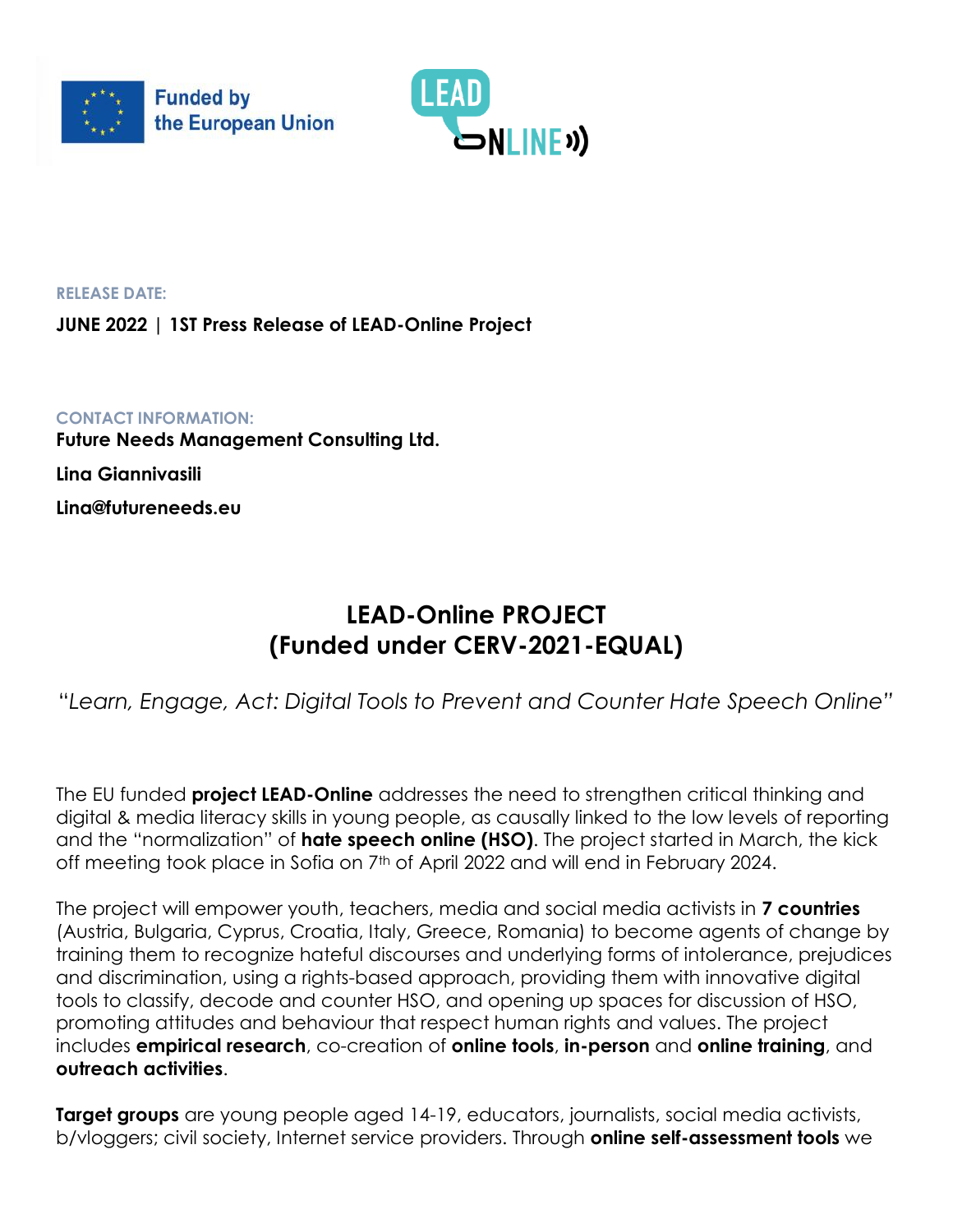will produce **hate speech ontologies**, which will be used to develop and test an interactive **online game, Hate Out!** with resources in 7 languages to identify and counter HSO.

Partners will run a series of events **(LEAD-Online Talks)** and an **online creative campaign** to reinforce the awareness of the chilling effects of hate speech in society.

### **Facts & figures:**

- **Over 4000 young people** and **educators** will participate in interactive learning formats on human rights-based activism against HSO.
- **Through Hate Out! over 3500 users** will learn to denounce hate messages in an online environment. Students, youth leaders, journalists, and educators will become cocreators of proactive narratives against HSO.
- **Over 1400 participants** in more than 20 public LEAD-Online Talks will gain new awareness of the wide implications of HSO and will get access to international networks and resources for countering hate speech.
- **More than 35,000 people** will be reached through online information.

## **LEAD-Online Partners are:**

[ASSOTSIATSIA ZA RAZVITIE NA SOFIA |](https://www.sofia-da.eu/en/) Bulgaria [FORMA.AZIONE SRL](https://www.azione.com/) | Italy [UDRUGE CENTAR ZA MIR, NENASILJE I LJUDSKA PRAVA -](https://www.centar-za-mir.hr/en/) OSIJEK | Croatia [Asociatia Divers |](https://divers.org.ro/) Romania [FUTURE NEEDS MANAGEMENT CONSULTING LTD](https://futureneeds.eu/) | Cyprus **[HELLENIC OPEN UNIVERSITY](https://www.eap.gr/) | Greece** ZARA - [ZIVILCOURAGE UND ANTI-RASSISMUS ARBEIT](https://www.zara.or.at/en/) | Austria

#### **###**

## **DISCLAIMER**

"Funded by the European Union. Views and opinions expressed are however those of the author(s) only and do not necessarily reflect those of the European Union or [name of the granting authority]. Neither the European Union nor the granting authority can be held responsible for them."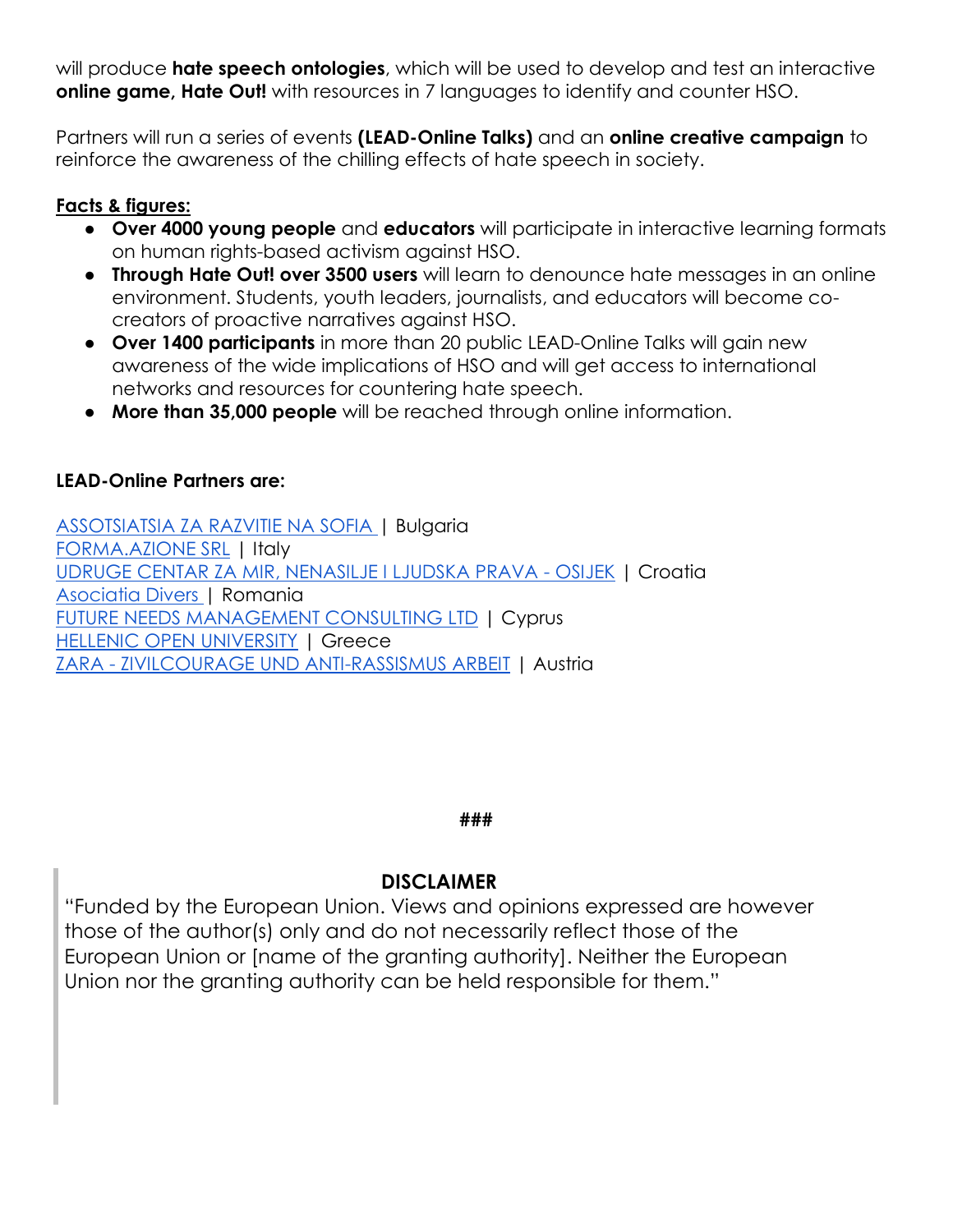# **Social Media**





[@LEADOnlineEU](https://www.facebook.com/LEADOnlineEU) [leadonline\\_eu](https://www.instagram.com/leadonline_eu/) [@LEADOnlineEU](https://twitter.com/LEADOnlineEU)